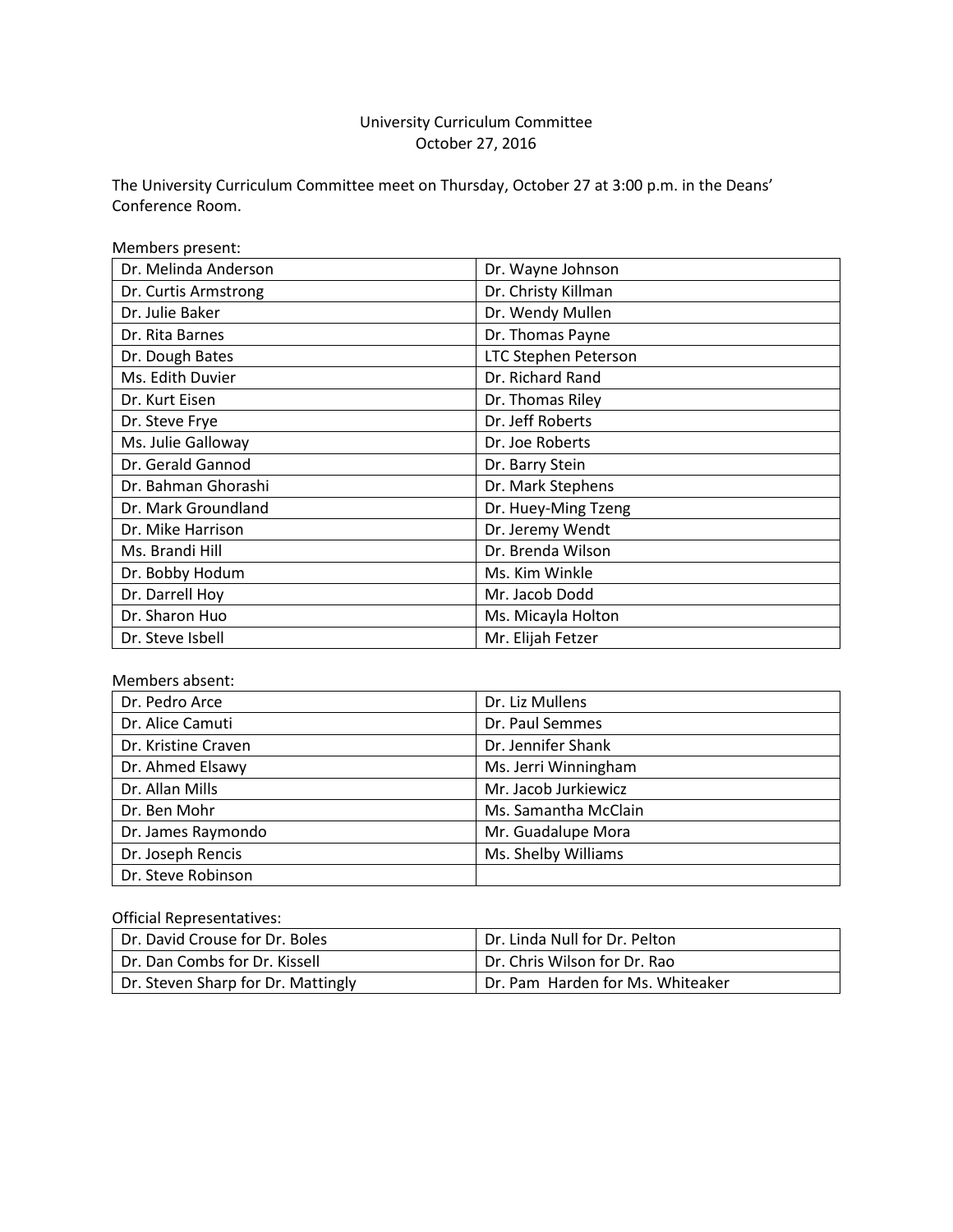Guests:

| Dr. Billye Foster  | Ms. Mary McCaskey |
|--------------------|-------------------|
| Mr. Steven Lillard | Dr. Thomas Turner |
| l Dr. Ed Lisic     | Ms. Cari Williams |
| Dr. Julie Longmire |                   |

### **SUMMARY OF PROCEEDINGS**

- 1. Approval of Agenda
- 2. Approval of September 22, 2016 minutes
- 3. Approval of curriculum correction and course addition from the Department of Communication
- 4. Approval of deletion of inactive concentration from the Department of Electrical and Computer Engineering
- 5. Approval of course addition and course changes from the Department of Manufacturing and Engineering Technology
- 6. Approval of course and curriculum changes from the Department of Mechanical Engineering
- 7. Approval of course addition from the Department of History
- 8. Approval of course addition from the Department of Earth Sciences
- 9. Approval of course addition, course change and curriculum change from the Department of English
- 10. Approval of course additions from the Pre-Professional Health Sciences program
- 11. Approval of course change from the Department of Decision Sciences and Management
- 12. Approval of course addition from the Office of Creative Inquiry
- 13. Approval of course change from the School of Interdisciplinary Studies
- 14. Approval of course change from the School of Professional Studies
- 15. Approval of updated Credit Hours policy
- 16. Approval of course change from the School of Agriculture

# **PROCEEDINGS**

# **Approval of Agenda**

**Motion.** Dr. Joe Roberts moved to approve the agenda as submitted. The motion was seconded by Dr. Frye and carried.

# **Approval of September 22, 2016 Minutes**

**Motion.** Dr. Stein moved to approve the September 22, 2016 minutes as submitted. The motion was seconded by Dr. Baker and carried.

### **Approval of Curriculum Correction and Course Addition from the Department of Communication**

In two memorandums dated September 2 and September 28, 2016, approval was requested for the following:

Curriculum Correction: (September 28 memo)

Speech Curriculum Correction:

SPCH 2000 Intro to Organization Communication was inadvertently listed both as a required course and under Footnote 4 Communication Application Elective. To confirm, SPCH2000 is a required course. Please make the correction listed below.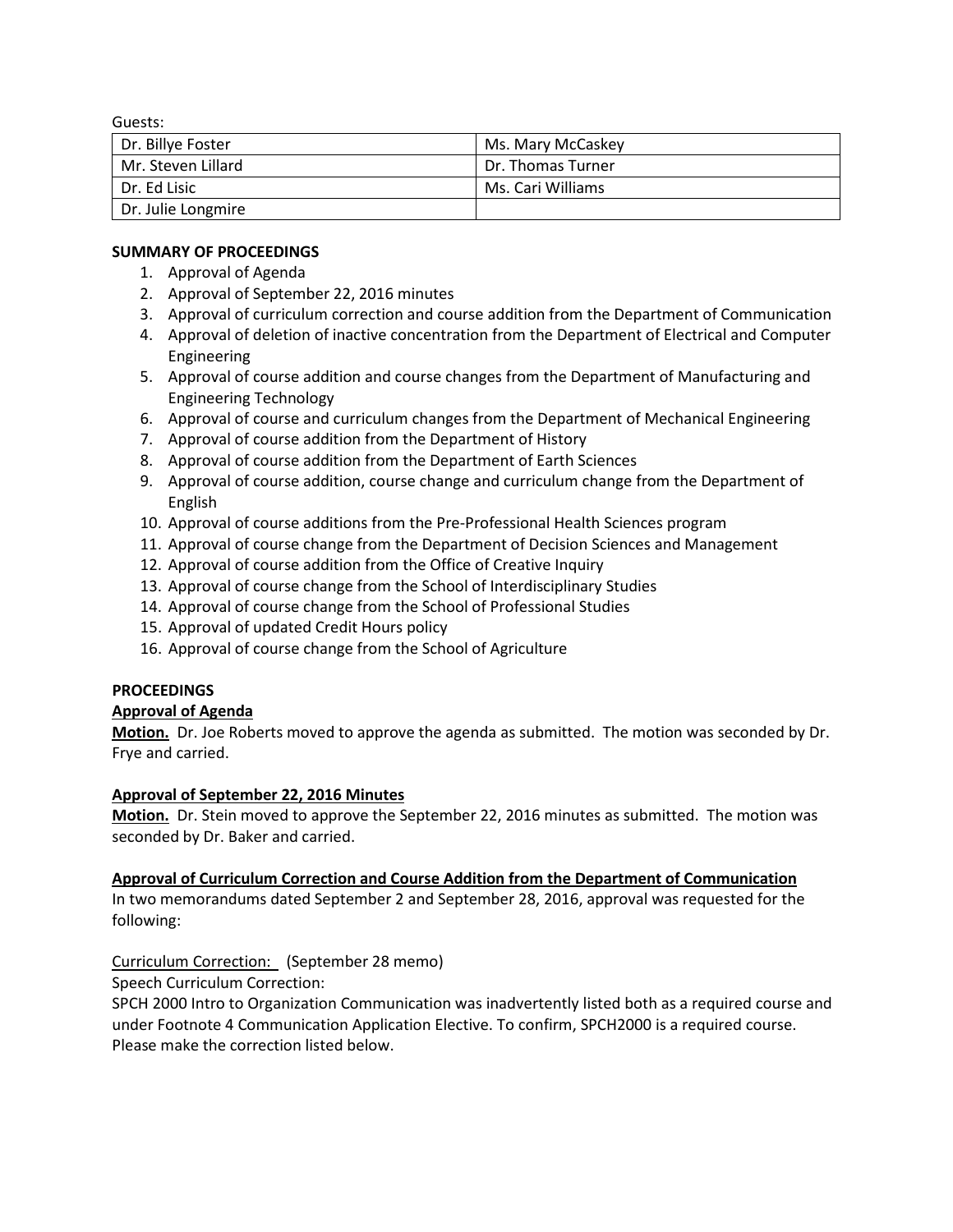Correction: Footnotes on Curriculum Page: Remove UNIV 1020 from footnote notation Add footnotes 1-4 <sup>1</sup>Students may choose from the following: JOUR 3400, JOUR 3460, JOUR 3750. <sup>2</sup>Elective course to be selected in consultation with academic advisor. <sup>3</sup>Students may choose from the following: LING 4440, SPCH 3000, SPCH 3120, SPCH 4410, SPCH 4430, SPCH 4603, SPCH 4900. <sup>4</sup>Students may choose from the following: SPCH 2000, SPCH 2800, SPCH 3130, SPCH 3400, SPCH 4540, SPCH 4550, SPCH 4603, SPCH 4850, SPCH 4900.

Course Addition: (September 2 memo) JOUR 3500 Multimedia Storytelling Lec. 3, Credit 3 Prerequisite: JOUR 2200 or JOUR 2220. An introductory course in multimedia tools for online content creation. Photography, audio, and video will be used for compelling reporting.

**Motion.** Dr. Eisen moved to approve the correction and addition effective Spring 2017. The motion was seconded by Dr. Stein and carried.

# **Approval Deletion of Inactive Concentration from the Department of Electrical and Computer Engineering**

In a memorandum dated October 6, 2016, approval was requested for the following:

Deletion:

Concentration in Electrical Engineering program – Bachelor's level THEC Academic Program Inventory (API)

Computer Engineering Concentration from the Electrical Engineering (BSEE) Program

**Motion.** Dr. Johnson moved to delete the concentration effective Spring 2017. The motion was seconded by Dr. Baker and carried.

# **Approval of Course Addition and Changes from the Department of Manufacturing and Engineering Technology**

In a memorandum dated October 5, 2016, approval was requested for the following:

Course Addition:

MET 2300 Applied Fluid Power Lec. 3, Credit 3

Prerequisite: MATH 1730. This course covers the basics of pneumatic, electro-pneumatic and hydraulic control circuits in automated system.

Course Changes:

From:

MET 1835 - Applications of Math in Engineering Technology Lab Lab. 2, Credit 1. Prerequisite: MATH 1910 and ENGR 1120. Use of integral and differential calculus with numerical applications for engineering technology.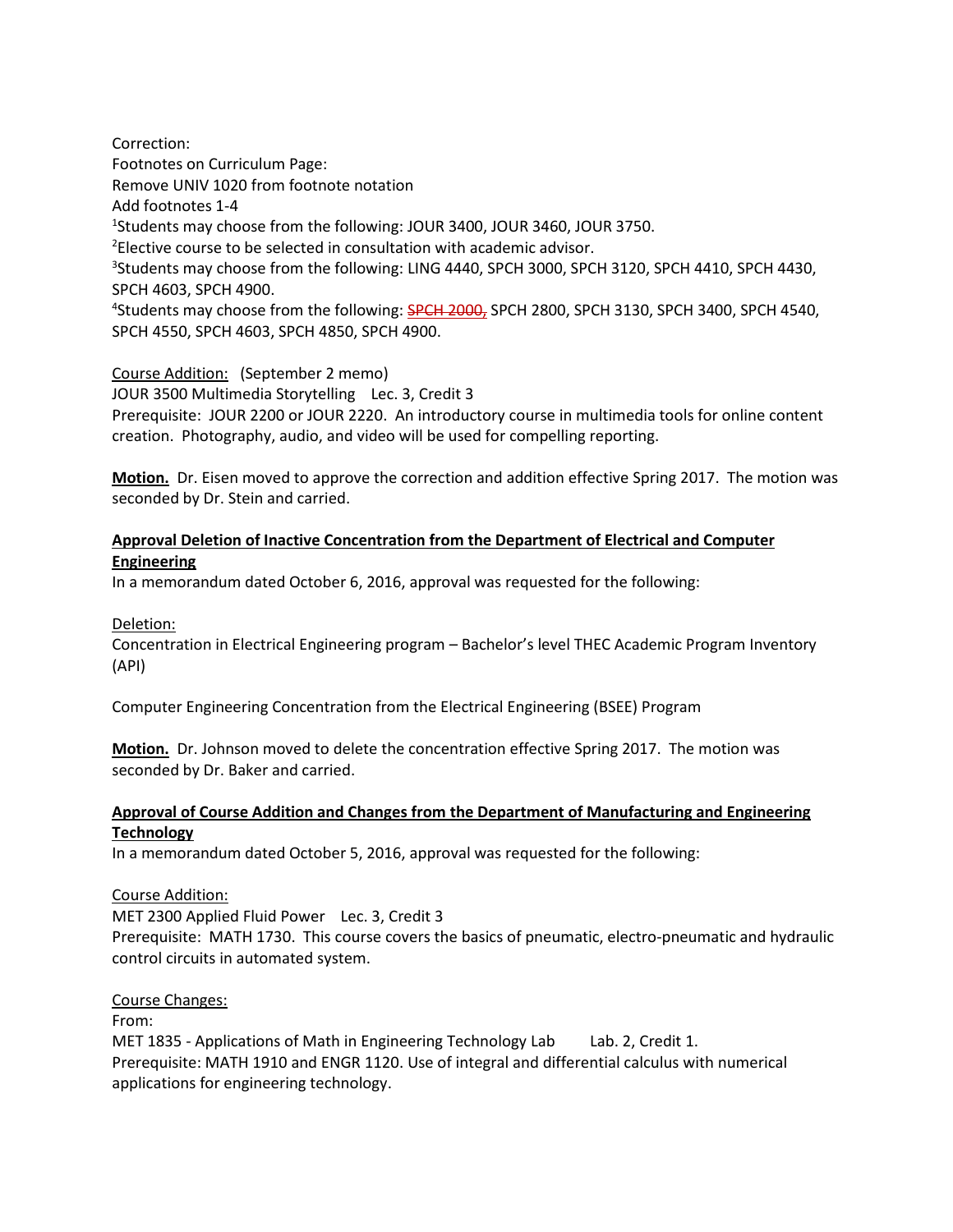# To:

MET 1835 - Applications of Math in Engineering Technology Lab Lab. 2, Credit 1. Prerequisite: MATH 1910 or MATH 1845. Use of integral and differential calculus with numerical applications for engineering technology.

### From:

MET 3060 - Computer Numerical Control Machining Practices Lec. 2, Lab. 3, Credit 3. Prerequisite: ENGR 1120 and MET 2063. Theory of numerical control equipment and programming for machine setup and operation of CNC milling and turning equipment.

#### To:

MET 3060 - Computer Numerical Control Machining Practices Lec. 2, Lab. 3, Credit 3. Prerequisite: ENGR 1120 and MET 2063. Theory of numerical control equipment and programming for machine setup and operation of CNC milling and turning equipment.

#### From:

MET 4200 (5200) - Industrial Electronics Lec. 2, Lab. 2, Credit 3.

Prerequisite: MET 3200 or departmental approval. The fundamentals of process control, transducers, signal processing, feedback loops, activators, and analog and digital controllers. Students enrolled in the 5000-level course will be required to complete additional work as stated in the syllabus.

#### To:

MET 4200 (5200) 3250 - Industrial Electronics Lec. 2, Lab. 2, Credit 3.

Prerequisite: MET 3200 or departmental approval. The fundamentals of process control, transducers, signal processing, feedback loops, activators, and analog and digital controllers. Students enrolled in the 5000-level course will be required to complete additional work as stated in the syllabus.

**Motion.** Dr. Hoy moved to approve the addition and changes effective Fall 2017. The motion was seconded by Dr. Stein and carried.

### **Approval of Course Addition, Deletion, Changes and Curriculum Changes from the Department of Mechanical Engineering**

In two memorandums dated October 17, 2016, approval was requested for the following:

#### **BSME Memo**

Course Addition:

ME 4910 Professionalism and Ethics Lec. 1, Credit 1 Prerequisite: Junior or Senior standing. Professional, social and ethical issues in engineering practice; oral and written technical communication.

Course Deletion: ME 3910 Mechanical Engineering Seminar Lec. 2, Credit 1

Course Changes: From: ME 4410: Senior Design Project | Lec. 2, Lab. 2, Cr. 3.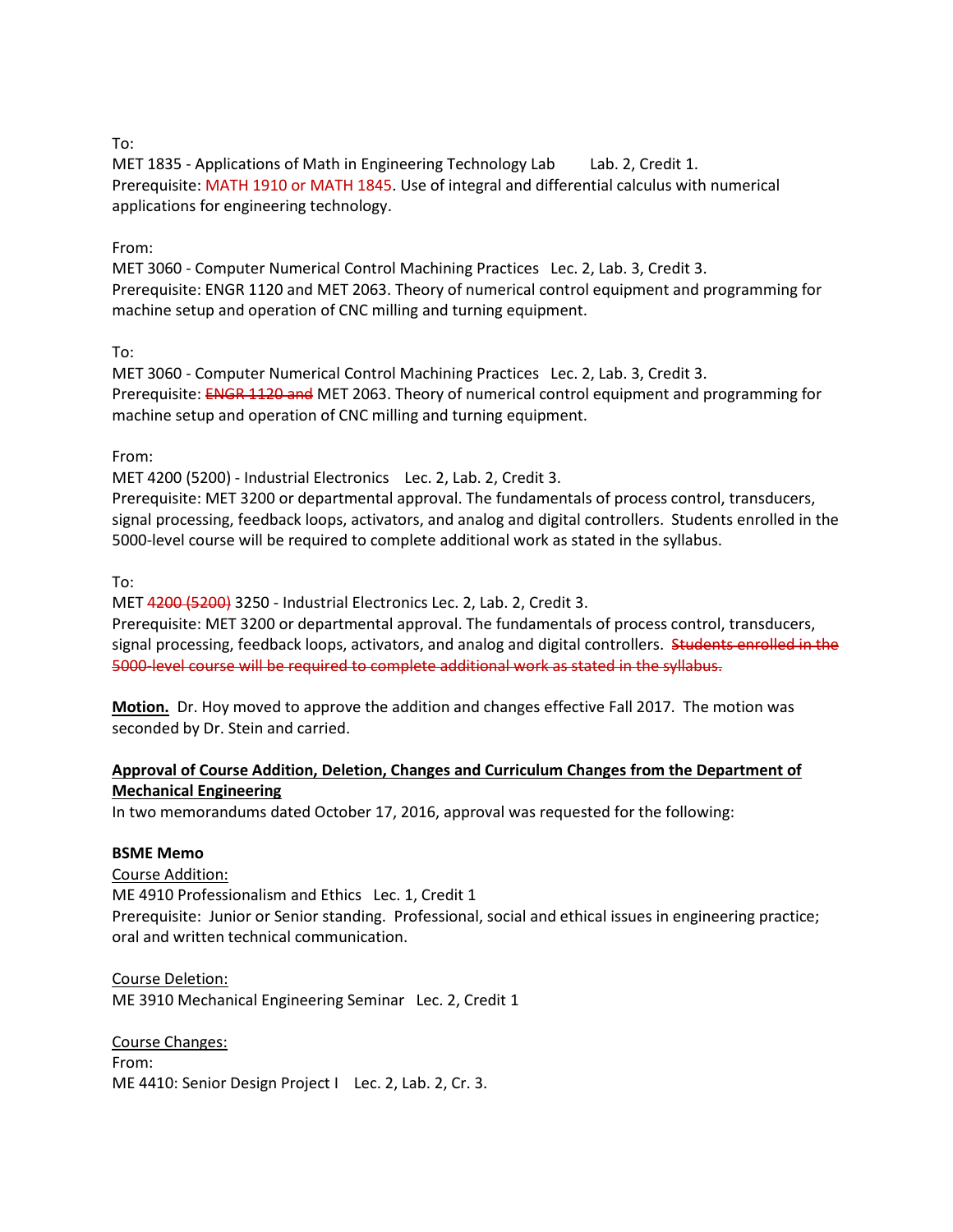Prerequisites: Completion of required 3000-level ME courses; ME 4010. Co-requisite: ME 4020 or ME 4720. Principles of engineering design with emphasis on contemporary industrial design processes and engineering economics with applications in product design. Development phase for capstone team design project in mechanical engineering: preliminary design, supporting analyses and drawings with bill of materials.

# To:

ME 4410: Senior Design Project I Lec. 2, Lab. 2, Cr. 3.

Prerequisites: Completion of required 3000-level ME courses; ME 4010. Co-requisites: ME 3050, ME 3060, ME 4910, ME 4020 or ME 4720. Principles of engineering design with emphasis on contemporary industrial design processes and engineering economics with applications in product design. Development phase for capstone team design project in mechanical engineering: preliminary design, supporting analyses and drawings with bill of materials.

# From:

ME 4420: Senior Design Project II Lec. 1, Lab. 4, Cr. 3.

Prerequisites: ME 4410; ME 4020 or ME 4720. Co-requisite: ME 4020 or 4720. Continuation of ME 4410. Prototyping and testing phase for capstone team design project. Final design reporting (written and oral).

# To:

ME 4420: Senior Design Project II Lec. 1, Lab. 4, Cr. 3.

Prerequisites: ME 4410; ME 4020 or ME 4720; ME 3050; ME 3060; ME 4910. Continuation of ME 4410. Prototyping and testing phase for capstone team design project. Final design reporting (written and oral).

### Curriculum Changes

COURSE REMOVAL FROM CURRICULUM

ME 3910: Mechanical Engineering Seminar (1) ME 4720: Thermal Design (3) and ME 4020: Applied Machine Design (3)

# COURSE ADDITIONS TO CURRICULUM

ME 4910: Professionalism and Ethics (1) ME 4720: Thermal Design (3) or ME 4020: Applied Machine Design (3) Area of Emphasis (AOE) Course (3)—a fifth AOE

### EFFECTIVE DATE:

- 1. Removal of ME 3910: Spring 2017
- 2. Addition of ME 4910: Spring 2017
- 3. ME 4020 or ME 4720: Fall 2017
- 4. Additional (fifth) AOE: Fall 2017

### **BSME Mechatronics Concentration**

Curriculum Changes:

COURSE REMOVALS FROM CURRICULUM ME 3910: Mechanical Engineering Seminar (1)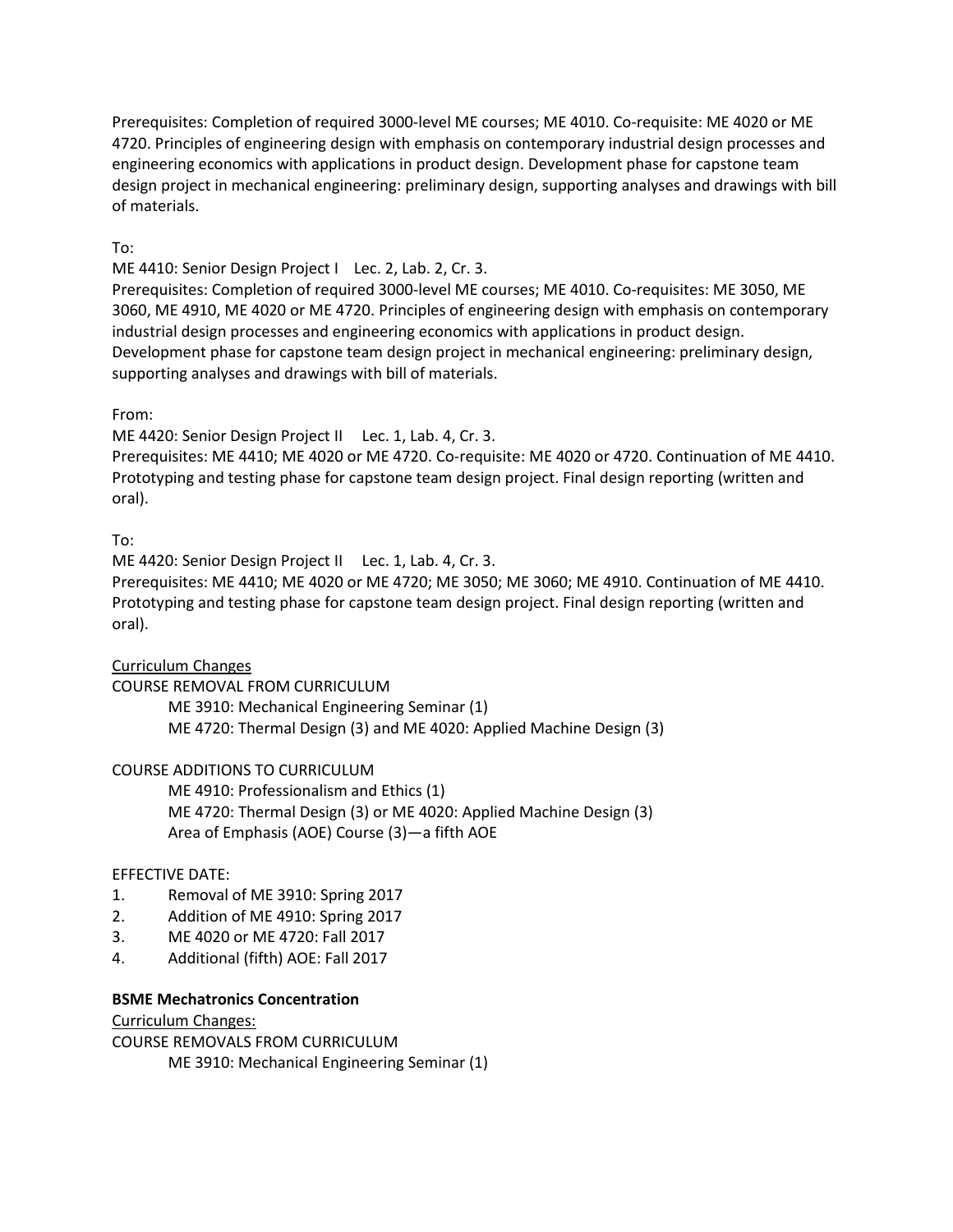COURSE ADDITIONS TO CURRICULUM ME 4910: Professionalism and Ethics (1)

COURSE CHANGES TO CURRICULUM From: ME 4720: Thermal Design (3)

To: ME 4020: Applied Machine Design (3) or ME 4720: Thermal Design (3)

EFFECTIVE DATE:

- 1. Removal of ME 3910: Spring 2017
- 2. Addition of ME 4910: Spring 2017
- 3. ME 4020 or ME 4720: Fall 2017

**Motion.** Dr. Wilson, representing Dr. Rao, moved to approve the addition and changes. The motion was seconded by Dr. Hoy and carried.

#### **Approval of Course Addition from the Department of History**

In a memorandum dated September 16, 2016, approval was requested for the following:

Course Addition: HIST 4680/5680 The Holocaust Lec. 3, Credit 3 Considers topics relating to the history of the Holocaust.

**Motion.** Dr. Jeff Roberts moved to approve the addition effective Spring 2017. The motion was seconded by Dr. Eisen and carried.

### **Approval of Course Addition from the Department of Earth Sciences**

In a memorandum dated October 6, 2016, approval was requested for the following:

Course Addition: GEOL 3550 Paleoclimates Lec. 3, Lab. 2, Credit 4 Prerequisite: GEOL 1040, GEOL 1045, or GEOL 3210. Principles of the Earth's climate system, including proxies used for paleoclimate studies and the history of climate change throughout geological time.

**Motion.** Dr. Harrison moved to approve the addition effective Fall 2017. The motion was seconded by Dr. Johnson and carried.

**Approval of Course Addition, Course Change and Curriculum Change from the Department of English**  In two memorandum dated August 29, 2016 and September 12, 2016, approval was requested for the following:

Course Change: (August 29 memo) From: ENGL 2230 Topics in British Literature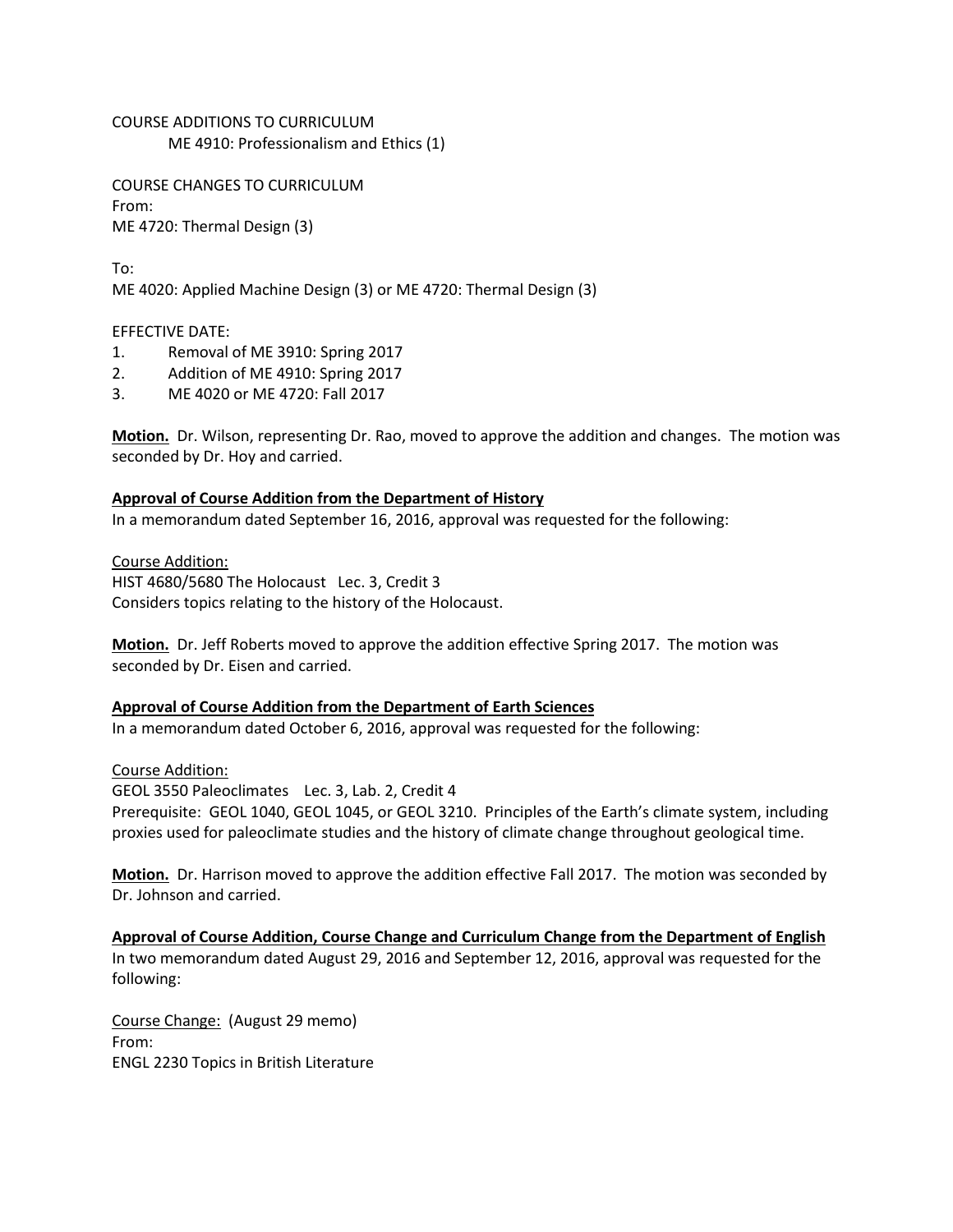To: ENGL 2235 Topics in British Literature

### Course Addition: (September 12 memo) ENGL/LING 4561 (ENGL 5561/LING 5561) American English Lec. 3, Credit 3 This class will examine American English from multiple cultural and linguistic angles and allow the students to develop their own understanding of how the language around them shapes their lives.

# Curriculum Change:

Add ENGL/LING 4561 (5561) to the list of approved courses in both the Language Block and Culture/Genre Block

**Motion.** Dr. Null, representing Dr. Pelton, moved to approve the course change effective Spring 2017 and the course addition and curriculum change effective Fall 2017. The motion was seconded by Dr. Jeff Roberts and carried.

# **Approval of Course Additions from the Pre-Professional Health Sciences Program**

In a memorandum dated October 5, 2016, approval was requested for the following:

### Course Additions:

UNPP 2020 Special Topics Lec. 1-3, Credit 1-3

Prerequisite: Consent of Instructor. Lower Division level study in a specific topic not commonly found in a discipline on campus, not to include work experience. May be repeated if topic is different. No more than a combined total of 9 hours of special topics may be taken.

# UNPP 3020 Special Topics Lec. 1-3, Credit 1-3

Prerequisites: Sophomore standing or above; Consent of Instructor. Upper Division level study in a specific topic not commonly found in a discipline on campus, not to include work experience. May be repeated if topic is different. No more than a combined total of 9 hours of special topics may be taken.

**Motion.** Dr. Eisen moved to approve the additions effective Spring 2017. The motion was seconded by Dr. Frye and carried.

**Approval of Course Change from the Department of Decision Sciences and Management** In a memorandum dated October 12, 2016, approval was requested for the following:

### Course Change:

From:

DS 1810 - Governor's School for Information Technology Leadership

Prerequisite: Enrollment is restricted to Governor's School for IT Leadership participants. The course will introduce students to the principles, problems, and practices in business leadership. The focus of the class will be on the students developing a business plan for an information technology based company.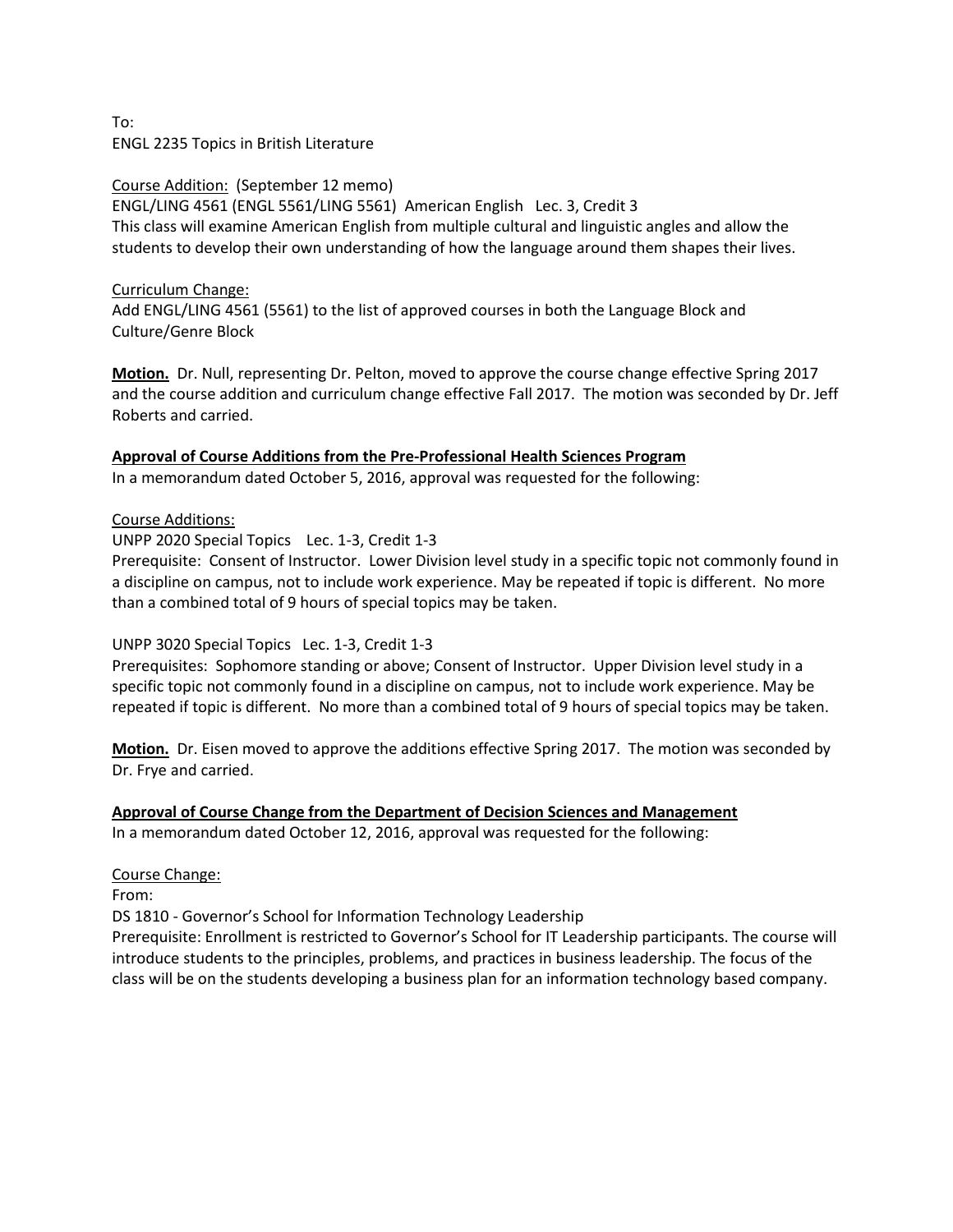To:

ENTR 1810 - Governor's School for Innovation and Entrepreneurship

Prerequisite: Enrollment is restricted to Governor's School for Innovation and Entrepreneurship participants. The course will introduce students to the principles, problems, and practices in business leadership. The focus of the class will be on the students developing a business plan for a company.

**Motion.** Dr. Armstrong moved to approve the change effective Summer 2017. The motion was seconded by Ms. Galloway and carried.

### **Approval of Course Addition from the Office of Creative Inquiry**

In a memorandum dated October 19, 2016, approval was requested for the following:

#### Course Addition:

CISE 4000 Creative Inquiry Summer Experience Credit 0 Banner course registration for students who have been awarded a Creative Inquiry Summer Experience (CISE) grant.

**Motion.** Dr. Huo moved to approve the addition effective Spring 2017. The motion was seconded by Dr. Baker and carried.

#### **Approval of Course Change from the School of Interdisciplinary Studies**

In a memorandum dated October 18, 2016, approval was requested for the following:

Course Change: Senior Year From: LIST 4995 Culminating Project Credit 3

To: LIST/PRST 4995 Culminating Project Credit 3

Under "NOTE": From: No more than 24 hours in business courses can be used toward graduation.

To:

No more than 30 hours in business courses can be used toward graduation.

**Motion.** Dr. Frye moved to approve the change effective Fall 2017. The motion was seconded and carried.

#### **Approval of Course Change from the School of Professional Studies**

In a memorandum dated October 18, 2016, approval was requested for the following:

Course Change: Senior Year From: PRST 4995 Culminating Project Credit 3